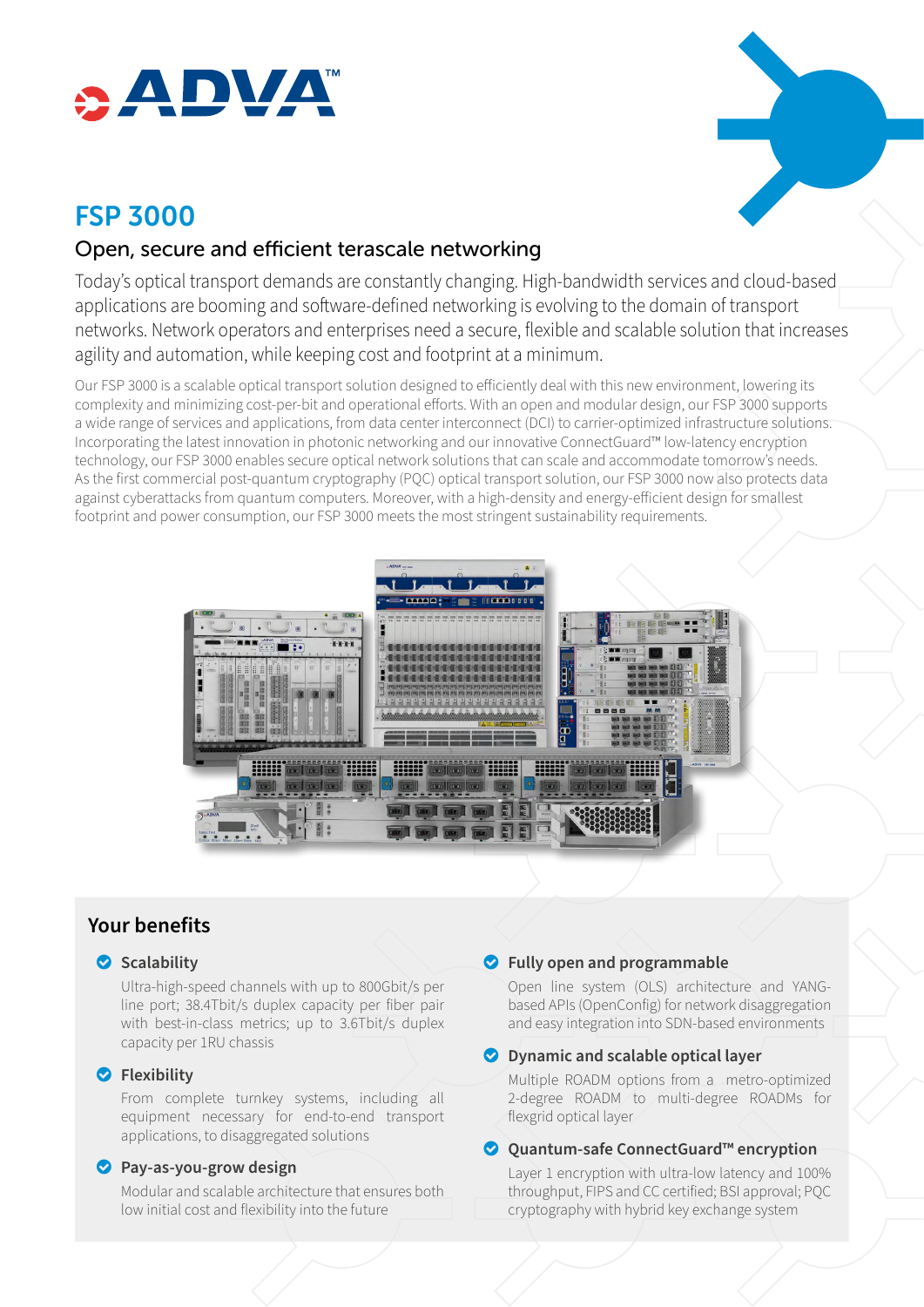## **High-level specifications**

#### **General information**

- Up to 38.4Tbit/s duplex capacity per fiber pair
- Point-to-point, ring and mesh topologies with optional protection mechanisms
- Open line system
- Flexgrid support
- Ensemble Controller and open APIs for mgmt. and control

#### **Photonic layer architectures**

- DWDM: up to 128 channels
- CWDM up to 16 channels
- y Hybrid CWDM + DWDM
- Wide variety of filters and ROADM options up to 32 degree
- Coherent and direct detection (PAM4) based solutions
- Optimized OLS for 400ZR DCI
- Optical timing channel (OTC) and fiber monitoring (OTDR)

## **Applications in your network**

#### **Client services**

- From 100Mbit/s to 425Gbit/s
- Ethernet up to 400GbE, RoCE, CE LR
- $\bullet$  OTU-1/2/3/4, OTUCn
- SONET/SDH up to 10Gbit/s
- Fibre Channel up to 64GFC
- ESCON, FICON, Coupling Link, Infiniband
- CPRI up to eCPRI

## **ConnectGuard™ encryption**

- Layer 1 AES-256 encryption
- Dynamic key exchange <= 4096 bit keys every minute
- FIPS 140-3 and CC EAL-2 certified. BSI approval for German ("VS-V") and NATOrestricted ("NATO confidential") data
- Encryption options via QKD and post-quantum cryptography

#### **Terminals**

- Fixed line (<=100Gbit/s) and SW-defined (>=100Gbit/s) transponders/muxponders
- Up to 400Gbit/s per 1-slot card
- Up to 800Gbit/s per channel
- Up to 3.6Tbit/s per 1RU chassis
- 400 / 1200Gbit/s OTN switches
- 10Gbit/s OSFP-based service multiplexer (MicroMux™)

## **Power and environmental**

- Highest energy efficiency, TEERproven ecodesign
- Redundant power supplies for -48VDC or 100-240VAC PSUs
- Variety of active and passive chassis from 1RU to 12RU; 19in/ ETSI/NEBS rack mounting
- Extended temperature options



#### **End-to-end network infrastructure**

- Scalable system architecture for cost-effective access, metro and backbone optical network infrastructure
- Open optical networking solution for turnkey as well as disaggregated use cases

## **DCI for cloud and business continuity applications**

- Terascale data center connectivity
- Open hardware architecture and YANG-based software (OpenConfig) modelling for easy integration into SDNbased environments



For more information please visit us at www.adva.com © 04 / 2022 ADVA Optical Networking. All rights reserved.

Product specifications are subject to change without notice or obligation.

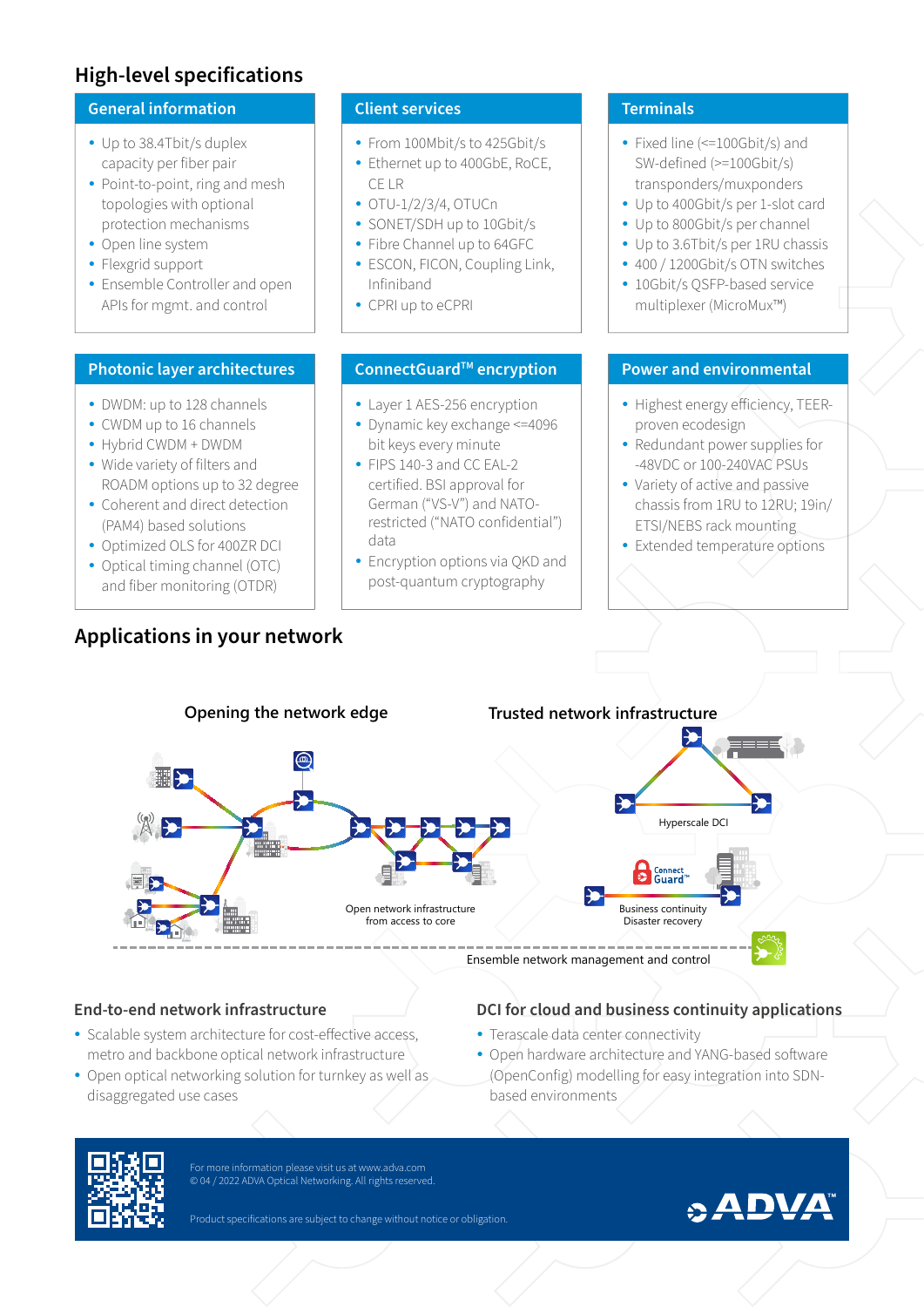## **Wavelength technologies**

- CWDM: 16 wavelengths/20 nm according to ITU-T G.694.2
- DWDM schemes
	- − 4, 8, 16, 40 channel, C-band, 100 GHz spaced
	- − 80-channel, C-band, 50 GHz spaced
	- − 96-channel, C-band, 50 GHz spaced
	- − 128-channel, C-band, 37.5 GHz spaced
- − Flexgrid with down to 6.25 GHz channel width granularity
- Hybrid CWDM/DWDM

## **Topologies**

- Point-to-point
- Point-to-multipoint
- Linear add/drop
- Multiplexed add/drop (drop and continue)
- Ring (+ feeder + dual homing)
- Hubbed-ring
- Meshed

#### **Services**

- y Ethernet: FE, GbE, 10GbE (LAN and WAN), 25GbE, 40GbE, 100GbE and 400GbE, 10G and 25G RoCE, CE LR
- ESCON and Fibre Channel/FICON 1Gbit/s, 2Gbit/s, 4Gbit/s, 8Gbit/s, 10Gbit/s, 16Gbit/s 32Gbit/s, 64
- InfiniBand 5G and 10G
- y STM-1, -4, -16, -64 / OC-3, -12, -48, -192
- $\bullet$  OTU-1, -2, -3 and -4, OTUCn
- CPRI up to rate 10 (eCPRI)

## **Service protection**

- Versatile protection
- Channel protection
- Path protection
- Channel card protection
- Client layer protection

## **Channel modules with fixed line format**

- Transponders (line capacity up to 100Gbit/s)
- Muxponders (aggregating services in the range from 100M to 40G)
- Add/drop multiplexers (dynamic routing of sub-aggregate traffic 100M to 10G services)

#### **Channel modules with SW-defined line optics**

- Trans-/Muxponders (aggregating services in the range from 10G to 400G, line capacity up to 800Gbit/s)
- OTN switch and add/drop multiplexer (for subaggregated services from 10G to 100G)

#### **Optical layer**

- Fixed filter from 1 to 128 channels WDM
- Reconfigurable optical add/drop modules (ROADM) from 1 to 32 degrees with multiple fixed, colorless, directionless and contentionless add/drop structures
- Multiple amplifications solutions using Erbium fiber and/ or Raman amplifiers
- Automated optical layer with channel equalization and span loss equalization
- Optical supervisory functions like optical channel monitoring with full support of third-party wavelengths
- Tailored solutions for access, metro and regional/longhaul infrastructure (e.g., filterless OLS for coherent access, metro data center interconnect, etc.)
- Dedicated amplifier suite for coherent and direct detect signals (like SmartAmp™ designed for PAM4 solutions)
- Dedicated OLS optimized for 400ZR DCI links at over 25Tbit/s per fiber pair

## **Common equipment**

- y 1RU, 2RU, 3RU, 4RU, 7RU, 9RU and 12RU shelf variants
- 1RU extended temperature shelf
- Power supply modules from 50 to 1200W (AC, DC, full redundant)
- Various controller modules (from compact to redundant and high performance)
- Multiple management interfaces (USB, RJ45, digital IOhousekeeping)

## **Equipment management**

- Embedded CRAFT/CLI
- Embedded web-based graphical user interface with "point and click" provisioning via HTTPS
- Full support of SNMP, TL1, REST, NETCONF (OpenConfig)
- Streaming telemetry (gRPC)
- Full support of FTP, SFTP, SCP, SSH, TELNET
- Remote authentication via RADIUS or TACACS+
- Equipment management using DCN or in-band management tunnels
- Enhanced user management with multiple security options
- Zero-touch provisioning methods using automated setup, scripting environment like Ansible and network-wide profile management
- Use of augmented reality and equipment identification for guided installation and fault identification

#### **Laser safety**

• Class1M laser product with hazard Level 1M

#### **Environmental**

- Standard temperature (operating): +5°C to +40°C
- Extended temperature active (operating): -40°C to +65°C
- Extended temperature passive: -40°C to 85°C
- Relative humidity (non-condensing): 5% to 85% (operating) / 5% to 90% (short-term)
- Outdoor enclosures for passive components



Product specifications are subject to change without notice or obligation.